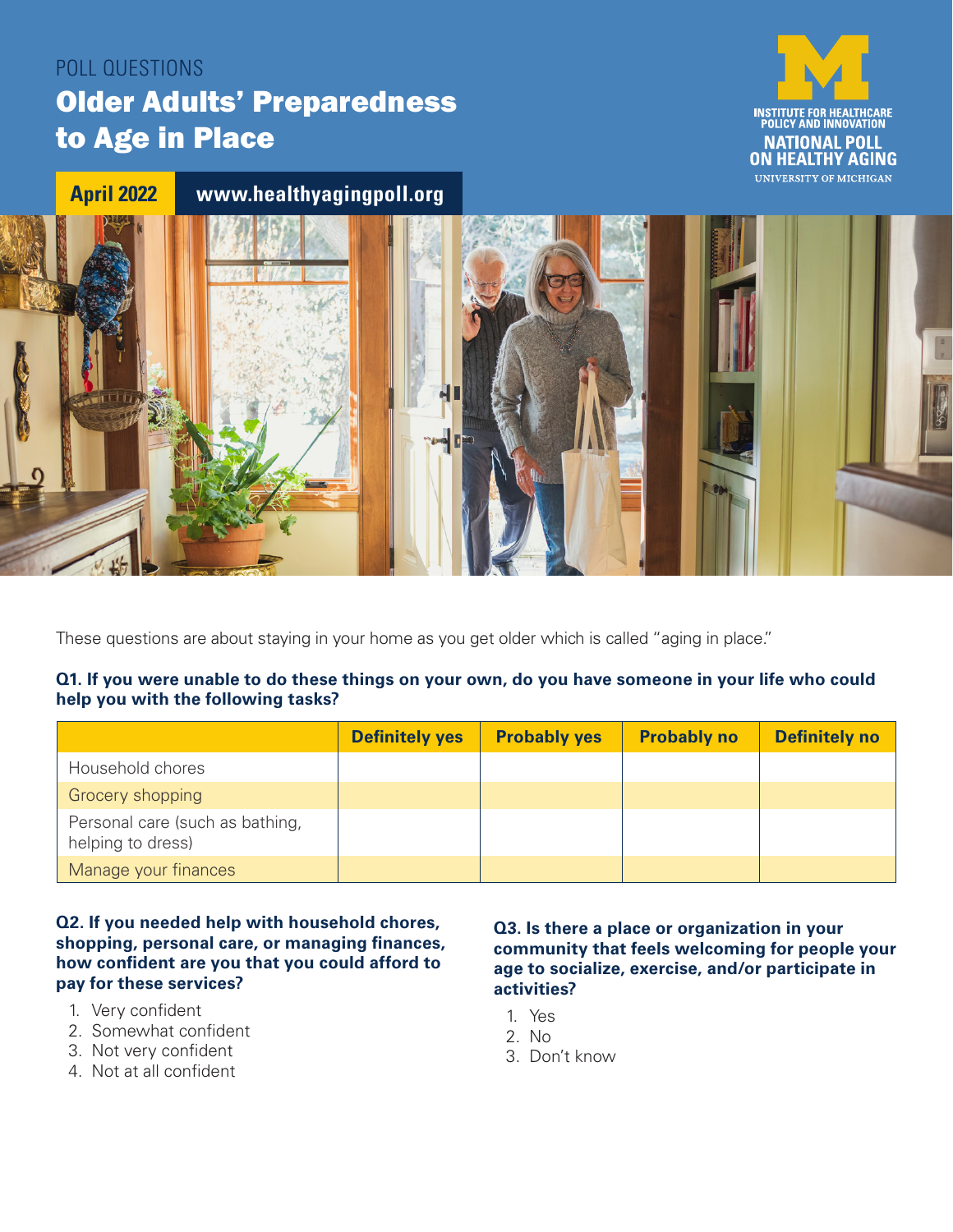

INSTITUTE FOR HEALTHCARE POLICY AND INNOVATION NATIONAL POLL ON HEALTHY AGING

#### **Q4. Do you think your current home has the features you would need to be able to continue living there as you age?**

- 1. Definitely yes
- 2. Probably yes
- 3. No

#### **Q5. Do you have any of the following in your home?**

|                                             | Yes | N٥ |
|---------------------------------------------|-----|----|
| Grab bars in the bathroom                   |     |    |
| Shower bench/chair                          |     |    |
| Ramp into home/no stairs<br>for entry       |     |    |
| Door frames wide enough for a<br>wheelchair |     |    |
| Roll in shower (barrier-free)               |     |    |
| Raised toilet height                        |     |    |
| Lever door handles                          |     |    |
| Main floor bathroom                         |     |    |
| Main floor bedroom                          |     |    |

#### **Q6. How much consideration have you given to what modifications may be necessary for your home for you to be able to stay there as you age?**

- 1. A lot
- 2. Some
- 3. Little
- 4. None

#### **Q7. Do you have any smart technologies in your home, appliances and/or electronic devices that can be controlled remotely)?**

- 1. Yes
- 2. No
- 3. Don't know

### **Q8. Do you use any of the smart technologies listed below in your home? Please select all that apply.**

- 1. Smart stove alarm
- 2. Smart thermostat
- 3. Smart water/bath temperature monitor
- 4. Water leak detector
- 5. Smart medication pillbox
- 6. Large display/High visibility telephones
- 7. Personal emergency response system
- 8. Doorbell camera
- 9. Voice controlled assistive devices (e.g., Echo, iHome etc.)
- 10.Other
- 11. None of the above

#### **Q9. Do you have a disability, impairment, or chronic health condition that limits your activities?**

- 1. Yes
- 2. No

#### **Q10. How difficult is it for you to use the main rooms in your home due to clutter or the number of possessions you have?**

- 1. Very difficult
- 2. Somewhat difficult
- 3. Not very difficult
- 4. Not at all difficult

### **Q11. Have you moved in the past 5 years?**

- 1. Yes
- 2. No